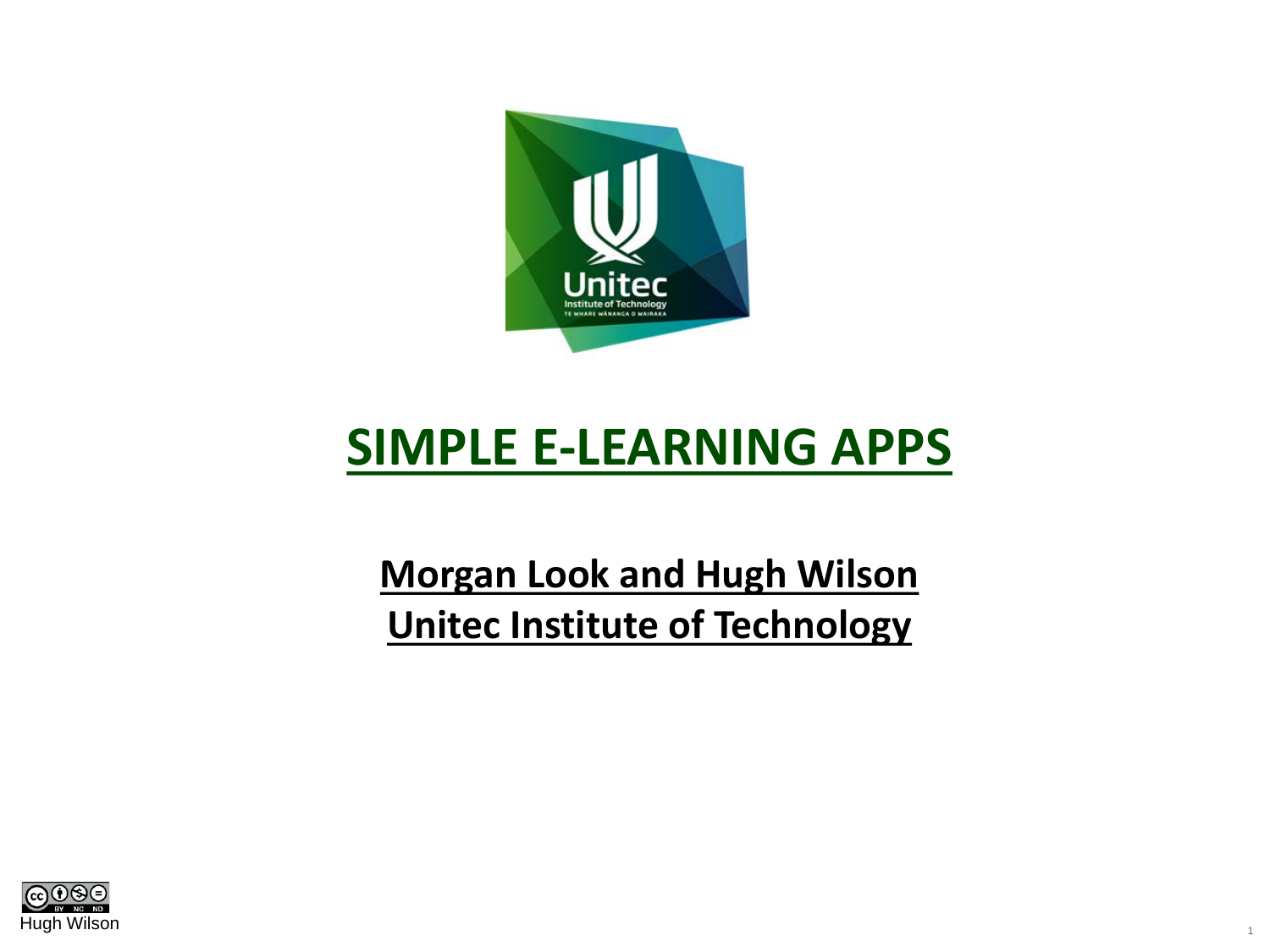### **SIMPLE E-LEARNING APPS WORKSHOP**

**Criteria** 

- Free or very low cost
- Easy to learn
- Available online
- Can be used on any (most) mobile phones or tablets

Program

11:30 to 11:50 – Videos and Quizzes 11:50 to 12:05 – QR codes and Aurasma 12:05 to 12:15 – Open: Your experiences/favourite apps 12:15 to  $12:30 - 3D$  scanning and Devices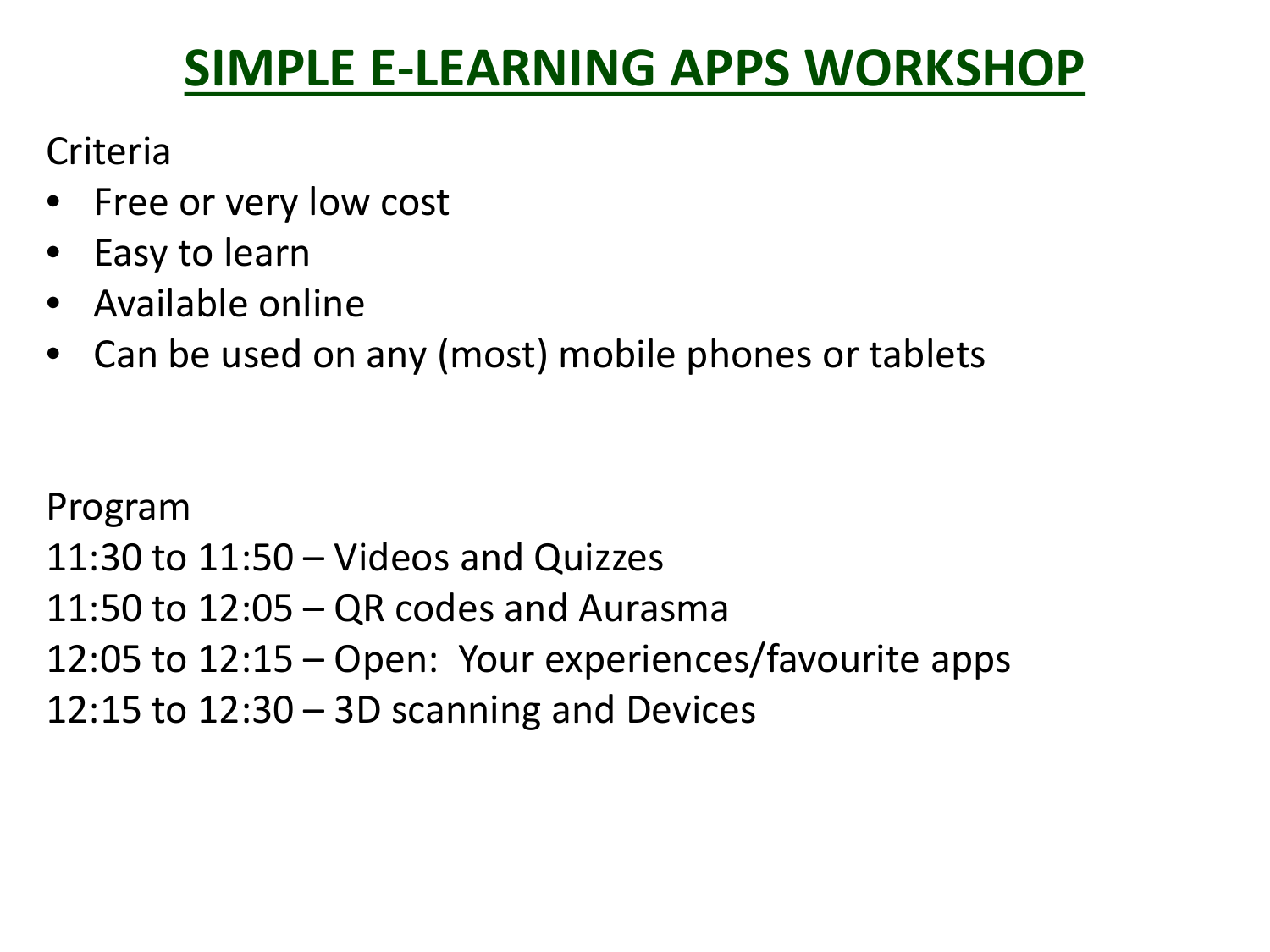## **VIDEO RECORDING**

Uses

- Content Presentation
- Verbal Feedback

Mobile Apps

- Explain Everything ([https://explaineverything.com](https://explaineverything.com/))
- Educreations
- Show Me

PC Apps

- Techsmith Jing, Snagit and Camtasia
- Screencast-o-matic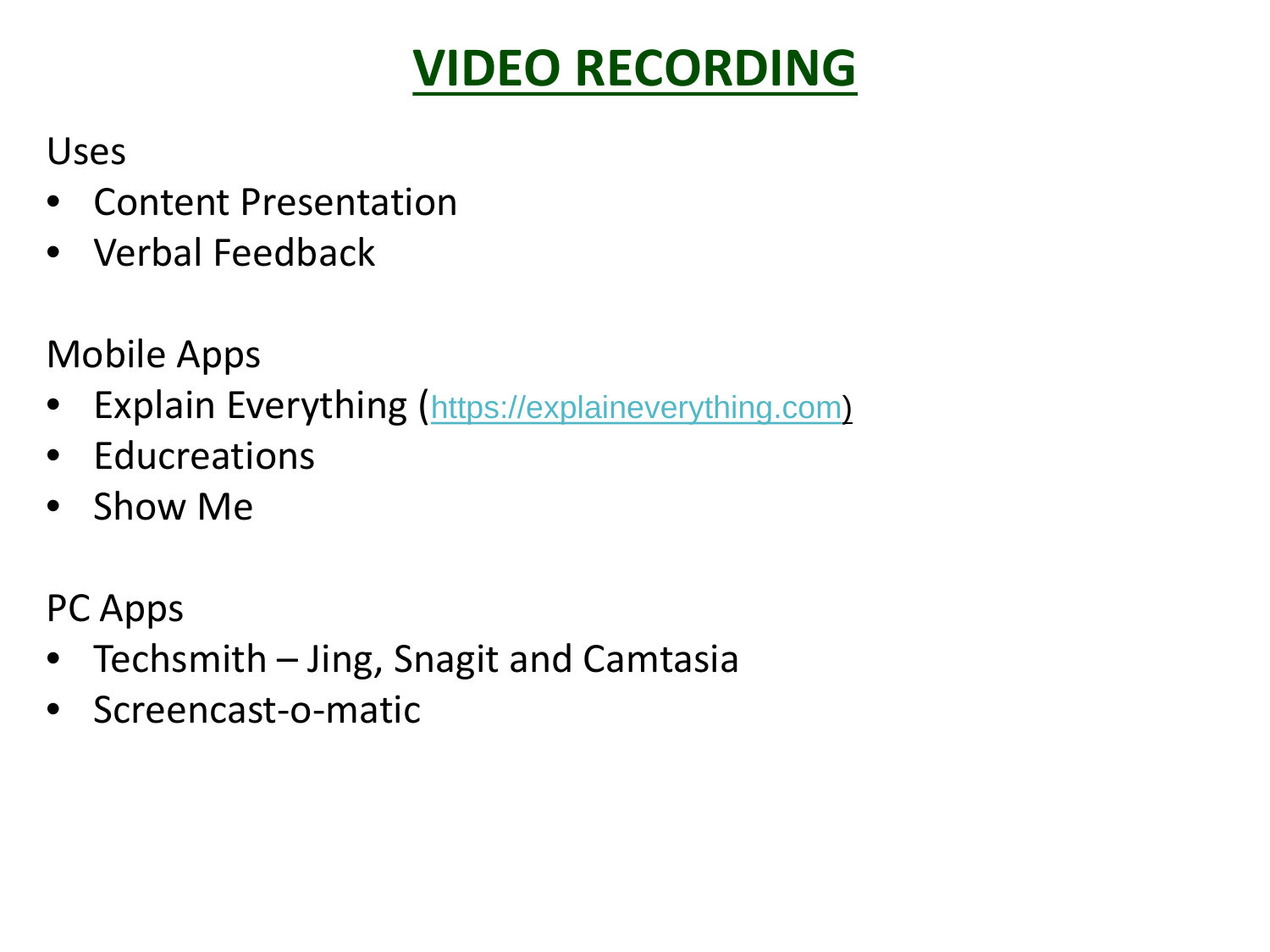### **ONLINE QUIZZES**

M

 $F$ dit  $\star$ 

#### Uses

- Group Discussions
- Diagnostic, Formative and Summative Assessment

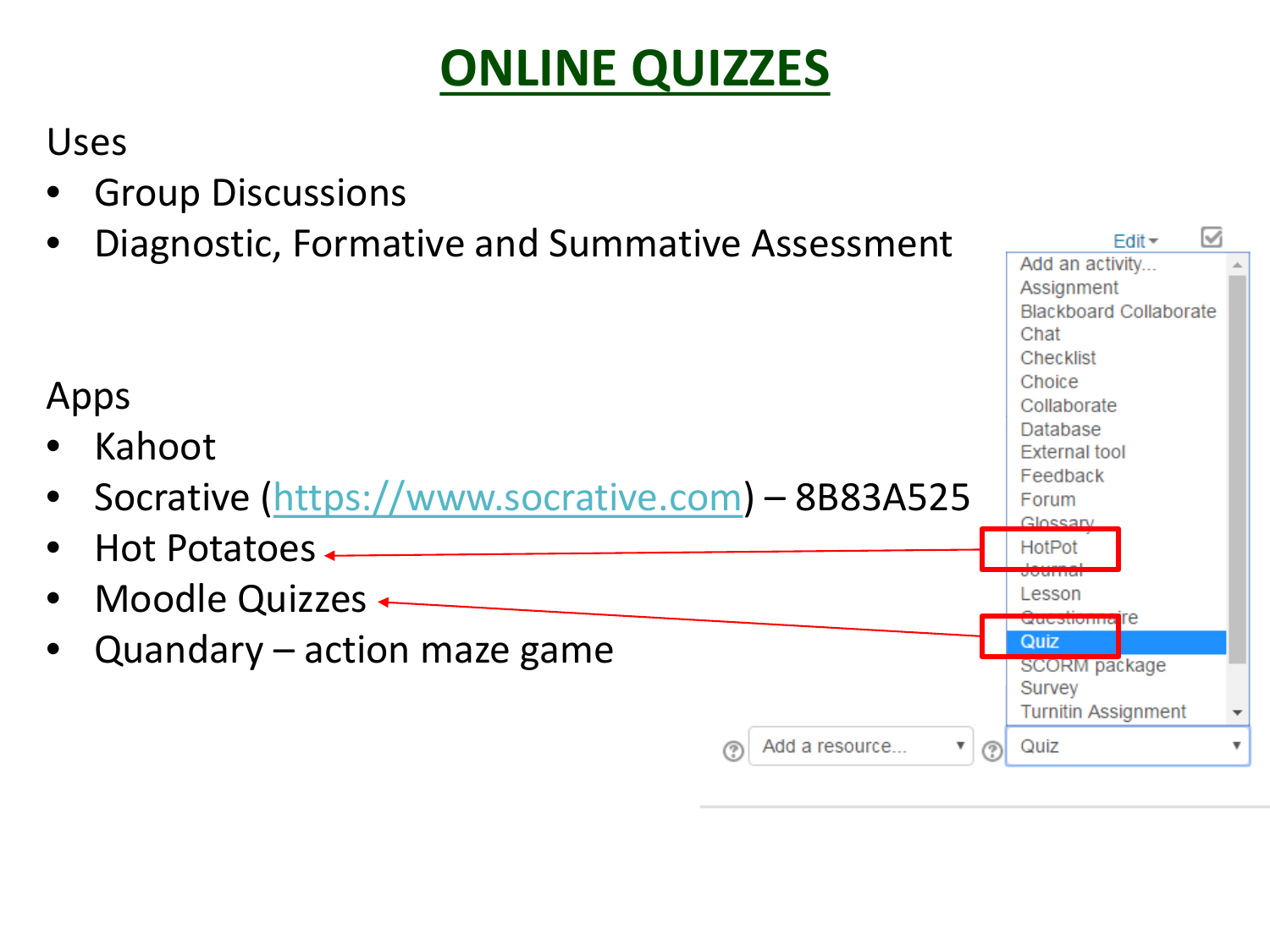# **QR CODES**

Uses

- Connect physical and digital worlds
- Link web or video content
- Share access information (e.g. wifi, H&S videos)

Reader Apps

- ZXing (android)
- LZX QR Code (iPhone)

Code Creators

• Zxing

[Other data types](https://zxing.org/w/chart?cht=qr&chs=350x350&chld=L&choe=UTF-8&chl=geo:-36.876549,174.707116%E2%80%8B)

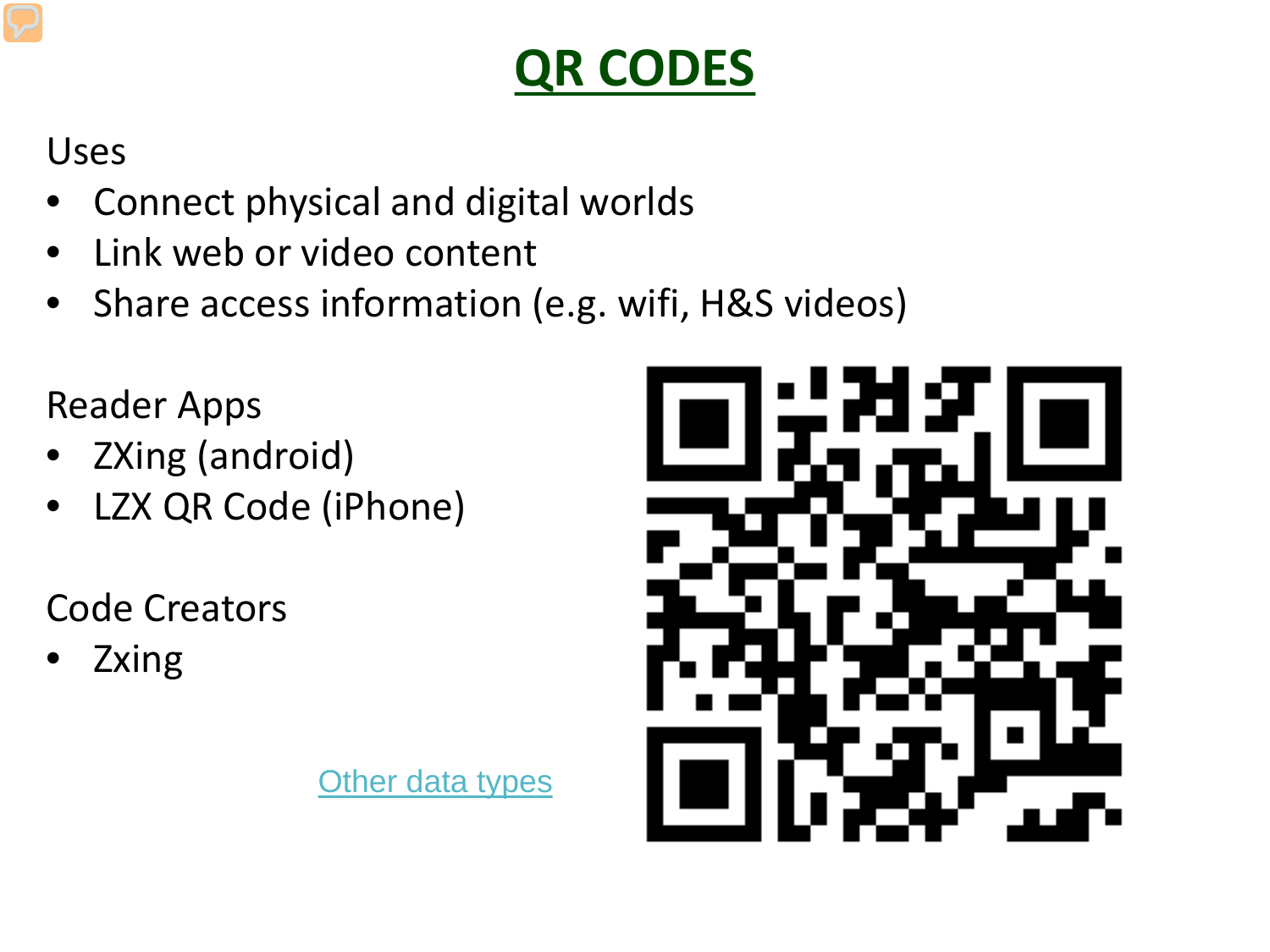#### **AURASMA**

Uses

- Like QR codes but uses images as tags
- Can have transparent overlays



[Aurasma Studio](https://studio.aurasma.com/home)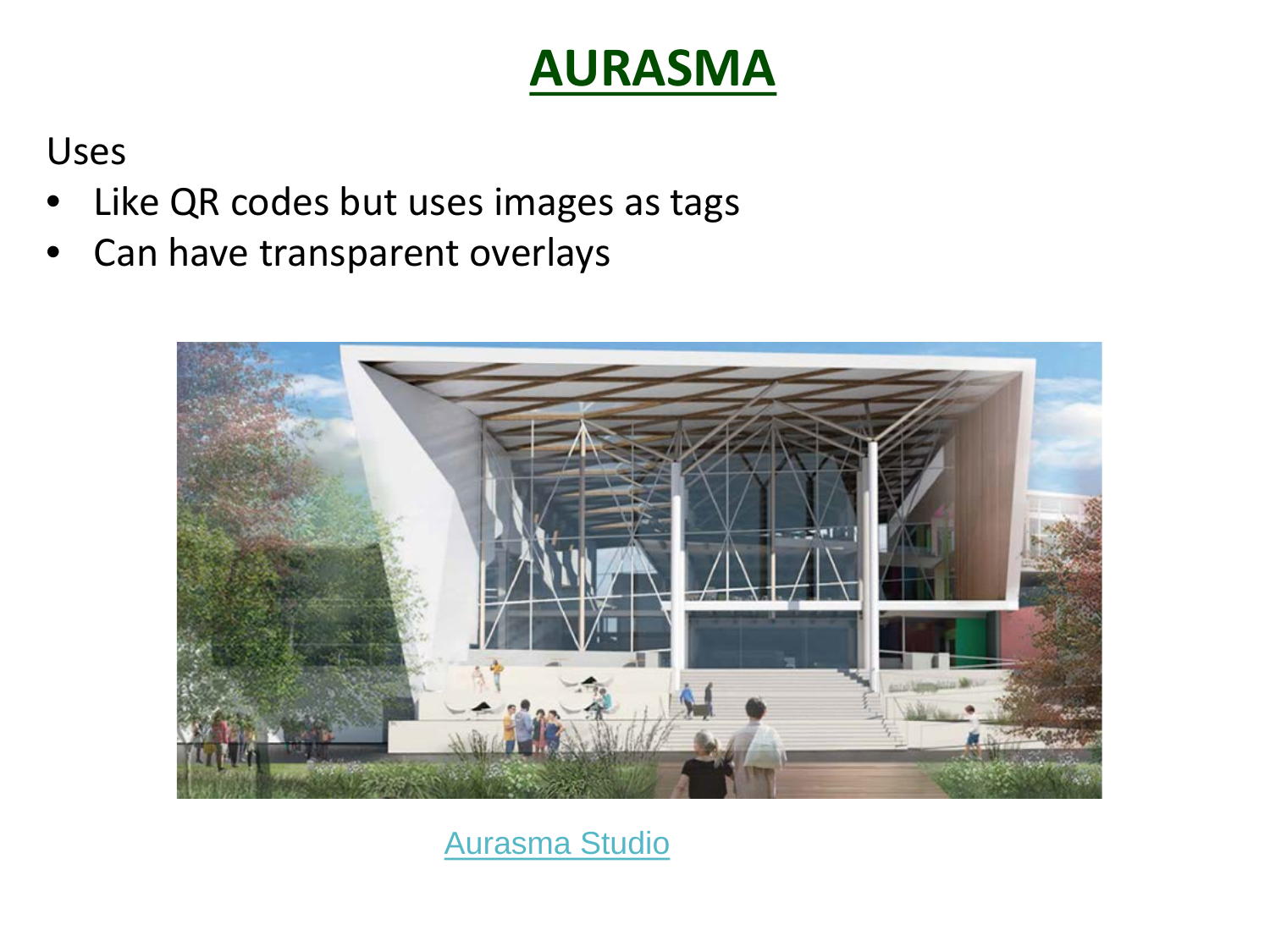### **DISCUSSION**

Tell us about some of the apps you're using in your courses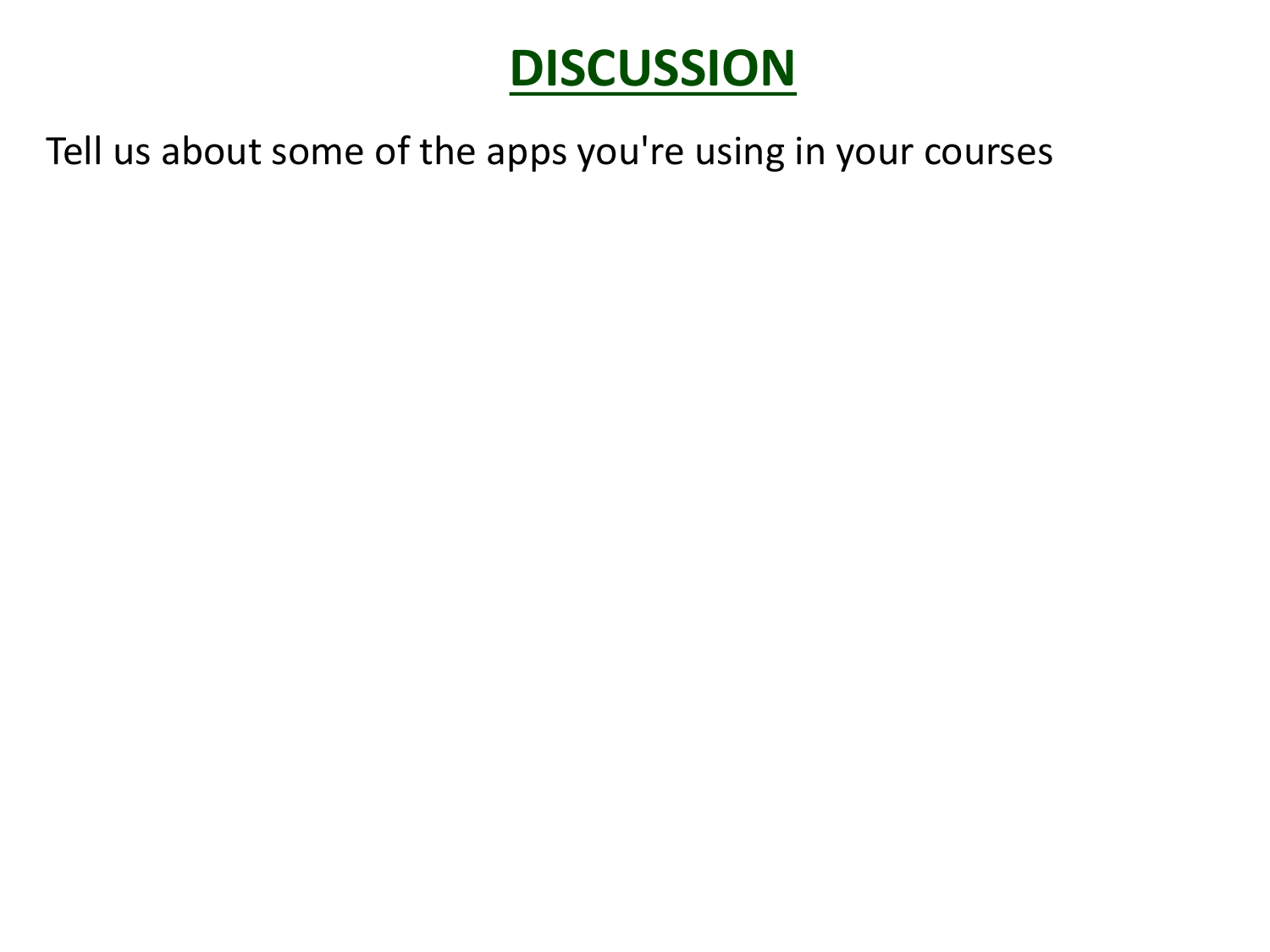## **SWIVL**

Camera tracking robot to follow subject.

- Pan + Tilt to follow IR marker
- IOS + Android
- Includes microphone link
- Presentation controller
- Pretty expensive ~\$1000

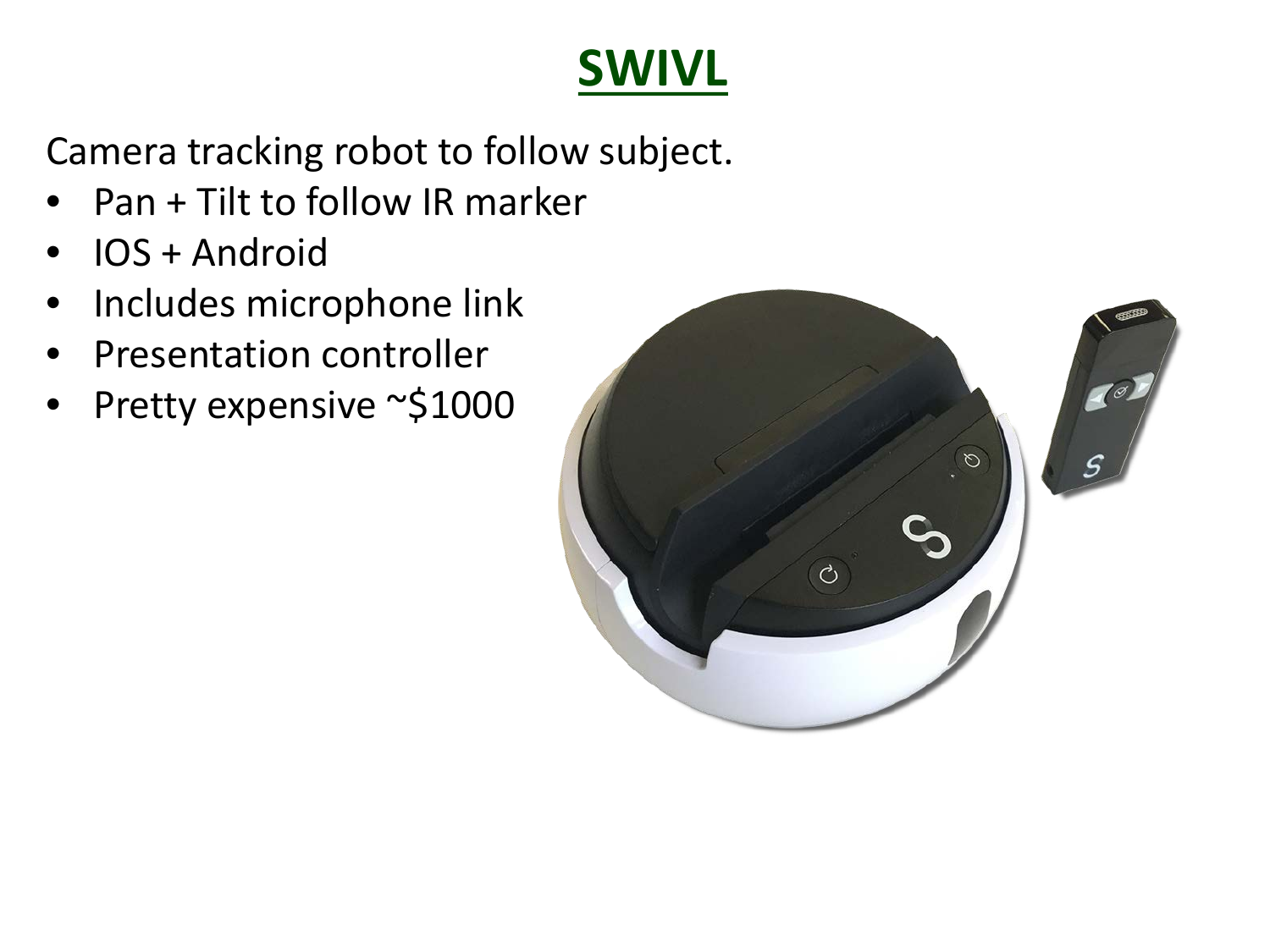## **3D SCANNING**

Structure sensor

- Combination of sensors (colour, IR, ranger)
- Kickstarter campaign
- Requires iPad for colour camera
- Spendy \$US400 + iPad

[Structure Example](https://sketchfab.com/models/c081402488e84c458b51eaf60d17b8a4)